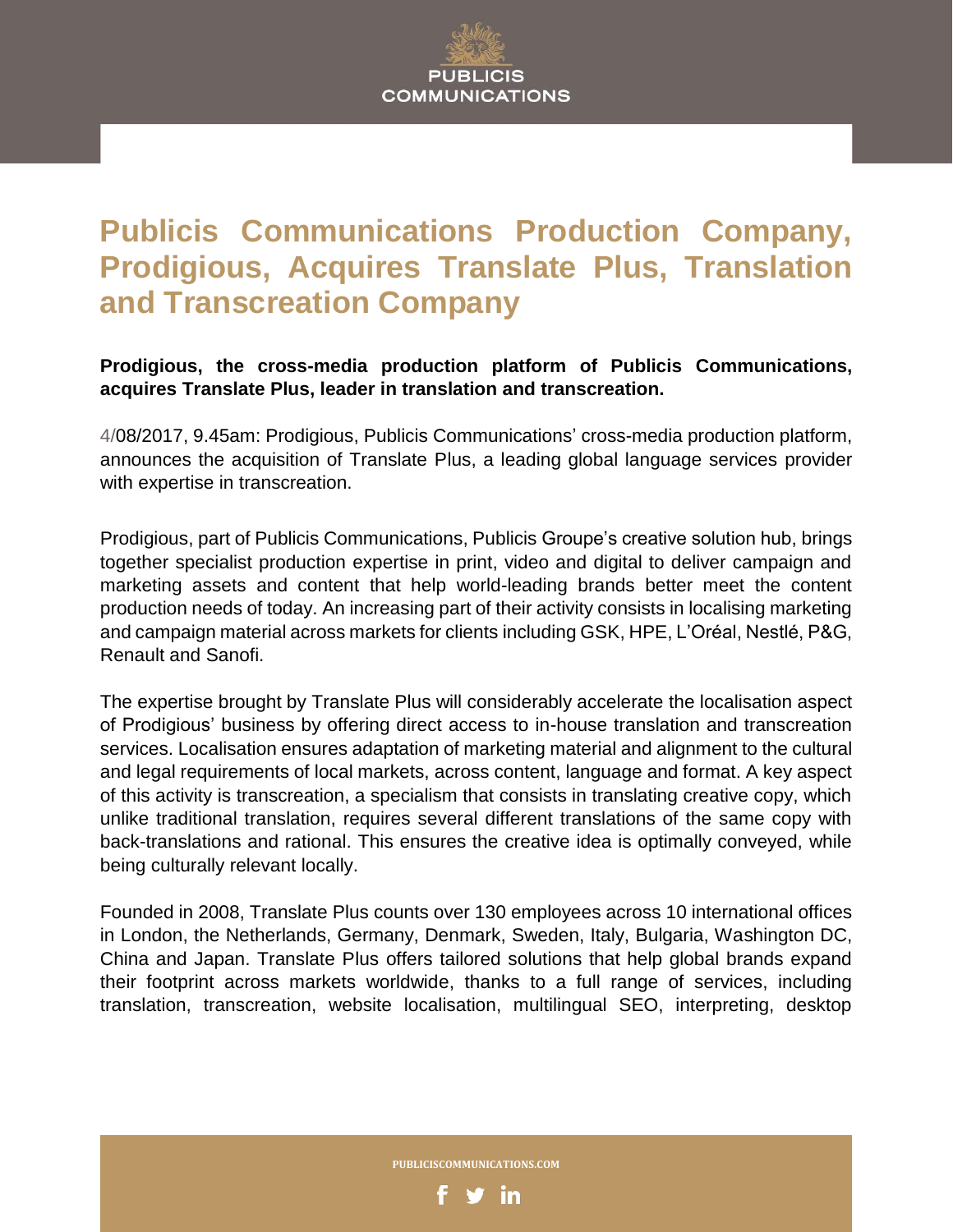

publishing, transcription and voiceover. Translate Plus has access to a network of 9,000 specialists in translation and transcreation, across 200 languages and markets.

All this is accelerated by its cutting-edge and secure cloud-based TMS (translation management system), i plus®. With industry-specific solutions across a wide range of sectors, Translate Plus services prestigious global clients such as Mondelez, Porsche Consulting, Reckitt Benckiser, Rentalcars and RICOH.

"*Translate Plus is an invaluable addition to our services*", comments Jean-François Valent, CEO, Prodigious worldwide. "*We share with them the belief that brands need global efficiency with local market intelligence. With our network of 40 production locations worldwide now complemented by 4,000 native-speaker copywriters and editors, 5,000 specialist transcreators, covering 200 markets globally, we are in a unique position to deliver on our promise*".

"*We will continue to service our existing clients as always. Even better though, Prodigious now offers us immediate further reach into many more markets and scale globally*," adds Robert Timms, co-owner and Managing Director, Translate Plus. "*Moreover we will be able to leverage Prodigious' smart production models to deliver greater efficiency across the board to our clients*".

"*This acquisition marks an extremely important milestone in our journey as we aim to become the largest language services partner for global brands. Extended reach is one thing but the additional knowledge pool Prodigious will give us access to, provides us with a true advantage which we aim to leverage to the maximum,*" concludes Per Severinsen, Danish co-owner and Managing Director, Translate Plus.

## **About Publicis Communications**

Media, Publicis.Sapient and Publicis Healthcare. Publicis Communications unites the Groupe's Publicis Communications is one of the four solutions hubs of Publicis Groupe, alongside Publicis creative offering: Publicis Worldwide, Leo Burnett, Saatchi & Saatchi, BBH, Fallon, Marcel, Prodigious, a global production leader, and MSLGROUP, specialized in strategic communications. Present in 20 markets, Publicis Communications aims to be the indispensable creative partner in their clients' transformation. Publicis Communications draws upon the expertise of over 30,000 employees.